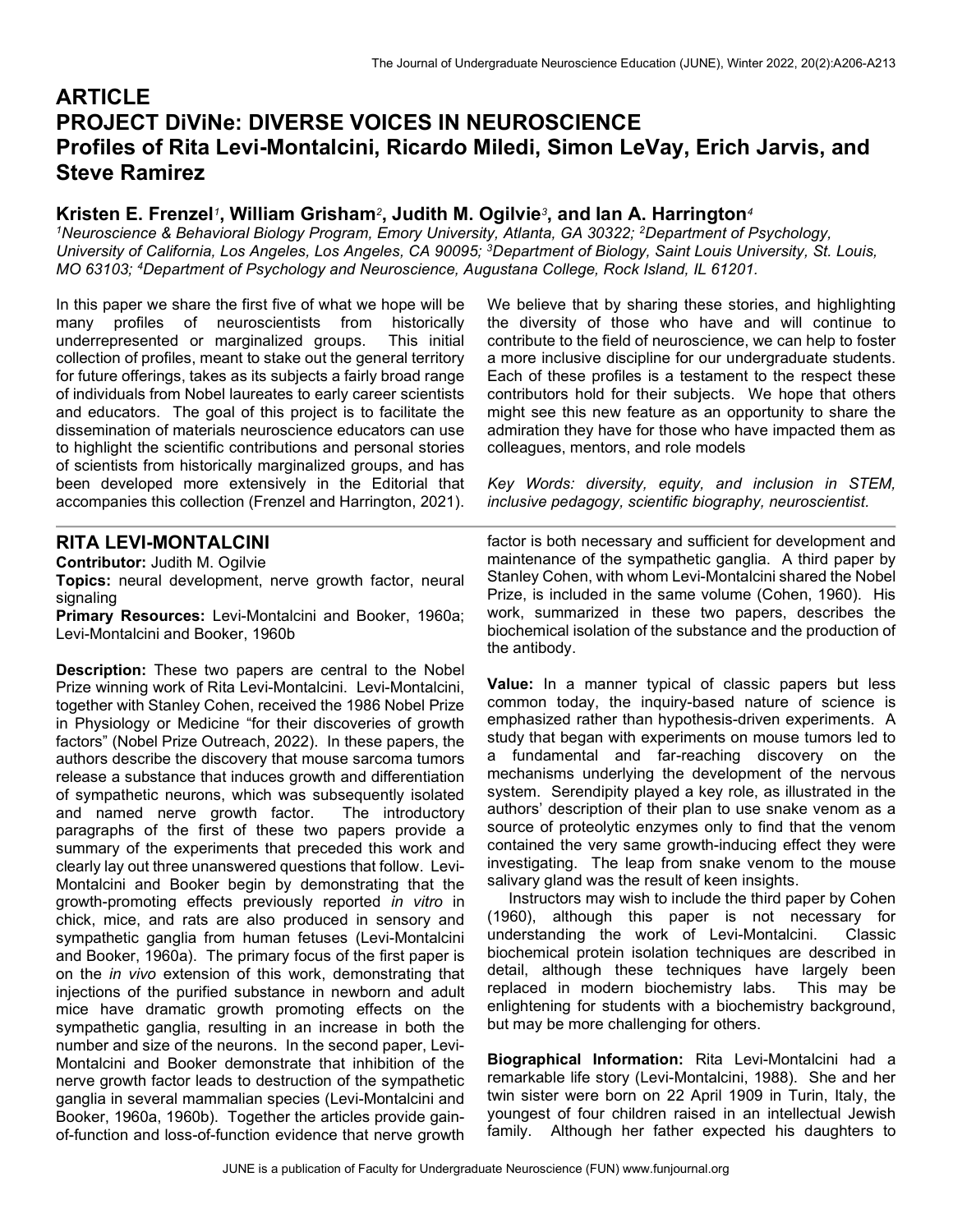pursue a traditional role of marriage and family, she persuaded him to allow her to pursue a professional career in medicine with her cousin, Eugenia Sacerdote de Lustig (Cowan, 2001). Since math and science were considered unnecessary for a girl's education, a private tutor was hired to prepare them for medical school. They were among four women students in a class of 500 men at University of Turin Medical School (Deutsch, 2010).

 After completing her medical degree and unsure whether to pursue a career in research or medicine, Levi-Montalcini chose to continue her training, specializing in neurology and neuroanatomy under Giuseppe Levi, the foremost Italian histologist of the time (unless otherwise specified, the source for this biographical information was the website, www.nobelprize.org). Half a world away, Victor Hamburger's reputation as a leading developmental biologist was solidified by his work establishing the chick embryo in ovo as a model organism, and by his subsequent discoveries (Ribatti, 2016). He used this system to analyze the relationship between the wing bud and spinal neurons during development. Aware of Levi's reputation, he sent a reprint of his studies to Levi who shared it with Levi-Montalcini. This paper was to have a profound and lasting effect on her future career (Cowan, 2001).

 In 1938 Levi-Montalcini's academic work came to a halt when Mussolini issued the "Manifesto for the Defense of the Race." The manifesto meant that Jews could no longer be employed at state institutions, including schools and universities, nor could they practice medicine. For a brief period in 1939, she continued her training in Brussels, but as the threat to Jews spread across the continent, she returned home to Turin. Determined to continue her research and now intrigued by Hamburger's results, she established a small lab in her bedroom using fertilized eggs purchased from a local farmer. She worked there with Levi until 1941 when the Allied bombardment of Turin forced her family to retreat to their country cottage. There she again set up a small lab, continuing her research until the German invasion of Italy in 1943. Her family went into hiding in Florence until Italy was liberated in 1944.

 After the war, she resumed her position at the University of Turin and published the work that she had done in her makeshift laboratory during the war. This work built on ideas from Hamburger's 1934 paper and caught his attention. Now chair of the Department of Zoology at Washington University in St. Louis, Hamburger invited Levi-Montalcini to visit his lab in 1947 (Cowan, 2001). What was intended to be a one year stay, became a long and fruitful collaboration that extended many decades. Recognizing the need for expertise in biochemistry to understand the mechanism underlying their anatomical observations, in 1952 Hamburger recruited Stanley Cohen to the Zoology Department where their groundbreaking work on nerve growth factor was completed (Cowan, 2001). Levi-Montalcini was promoted to associate professor of Zoology in 1951 and full professor in 1958. In 1969 she established a second laboratory in Rome, dividing her time between Italy and St. Louis. She retired from Washington University in 1977 to become the director of the Institute of Cell Biology of the Italian National Council of Research, where she continued to work as a guest professor well after her retirement in 1979.

In 1986, Levi-Montalcini was awarded the Nobel Prize in Physiology or Medicine with Stanley Cohen for "for their discoveries of growth factors." The omission of Victor Hamburger from the Nobel Prize award led to a rift between these collaborators that sometimes overshadowed the important contributions of each of these scientists (Cowan, 2001; Ribatti, 2016). Coming from a background where she was expected to limit her aspirations to that of a wife and mother, Levi-Montalcini chose to do neither and instead overcame many obstacles to become one of the most important neuroscientists of her generation. Rita Levi-Montalcini died on December 30, 2012 at the age of 103, becoming the longest-lived Nobel Laureate.

Audience: These papers would be appropriate for mid-level to advanced undergraduate courses including introductory neuroscience or developmental biology courses or more specialized courses in developmental neuroscience, neurochemistry, neuropharmacology, or related subjects.

Additional Teaching Resources: Two years after receiving the Nobel Prize Levi-Montalcini published an autobiography (1988) which was reviewed by Hollyday the following year (1989). As with all other Nobel laureates, the information available concerning Levi-Montalcini on the www.nobelprize.org website is excellent and freely accessible. Additional online information is available through the digital collection at Washington University in St. Louis (http://beckerexhibits.wustl.edu/mowihsp/bios/levi\_ montalcini.htm). As mentioned earlier, some instructors might include the paper by Cohen (1960) when discussing the two papers identified as primary resources in this profile. Finally, those interested in exploring the exclusion of Viktor Hamburger from the Nobel Prize should consult the interesting papers of Cowan (2001) and Ribatti (2016).

#### RICARDO MILEDI

Contributor: Kristen E. Frenzel Topics: neurophysiology, synaptic release Primary Resources: Katz and Miledi, 1967; Miledi, 1973

**Description:** The calcium hypothesis of neurotransmission is a central dogma in the field of neurophysiology. In these papers Ricardo Miledi and his frequent collaborator Bernard Katz systematically walk through the possibilities for ionic control of neurotransmitter release and definitively demonstrate  $Ca^{2+}$  as the critical ion. These two papers address the necessity and sufficiency of  $Ca<sup>2+</sup>$  for neurotransmitter release, as measured by postsynaptic potentials at the squid giant synapse. The one-two punch of these papers nails the calcium hypothesis to the door and fuels this line of inquiry for years to come.

 The purpose of the 1967 paper was to describe in detail experiments that reveal the nature of the presynaptic depolarization needed to generate a postsynaptic response, but in the absence of the all-or-nothing event of an action potential. The data in this paper had been previously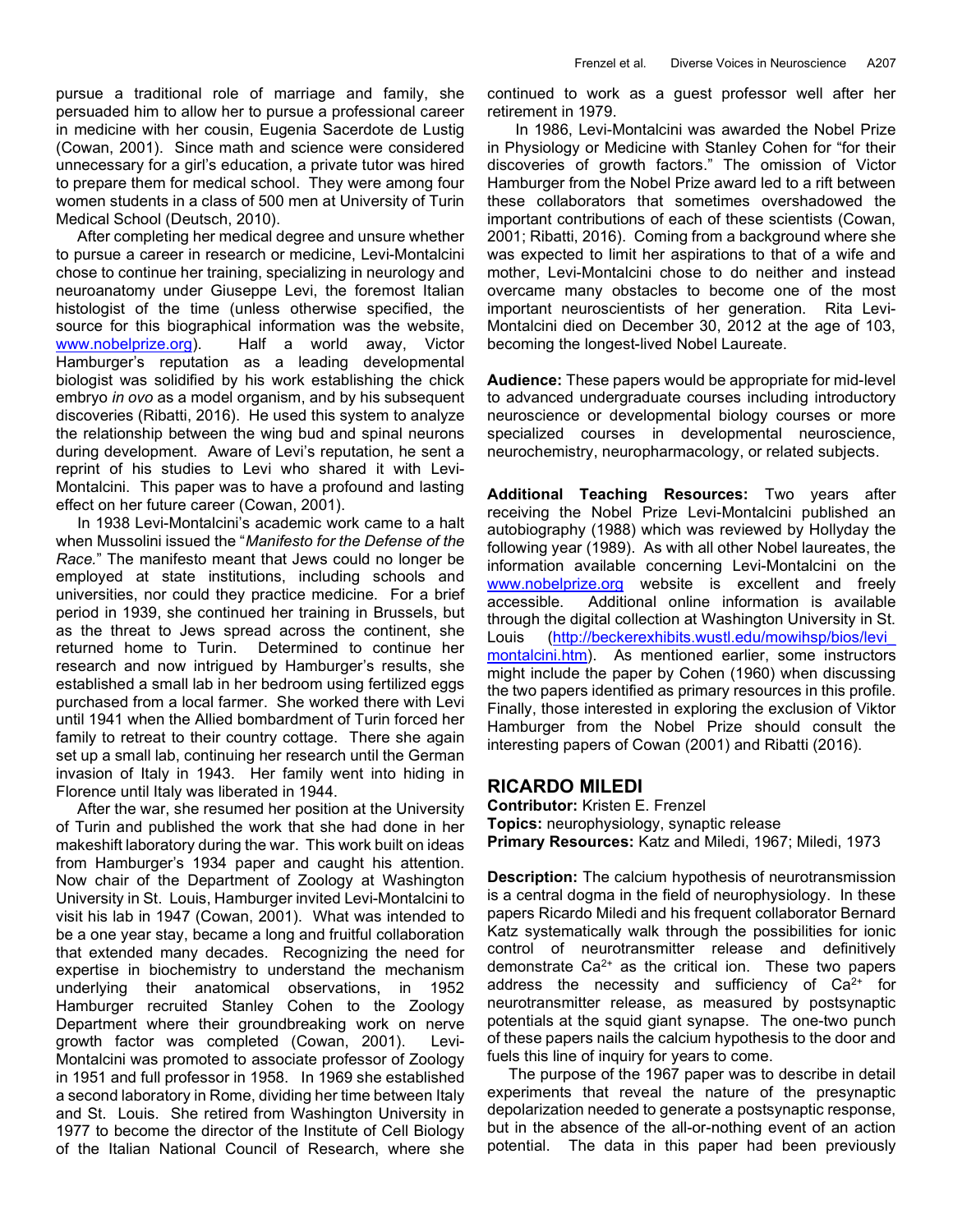published in several papers throughout 1965 and 1966 but this paper synthesizes these data, providing a complete set of detailed experiments that reveal the ionic nature of neurotransmission. These experiments utilized tetrodotoxin and tetraethylammonium to effectively block the voltagegated channels critical for action potential generation, and elegantly reveal the necessity of  $Ca<sup>2+</sup>$  influx for generating a postsynaptic potential.

 In the first set of experiments, Katz and Miledi used tetrodotoxin to block voltage-gated sodium channels and simultaneously inject current to depolarize the presynaptic membrane. Specifically, the data from Figure 4 of the paper described and the statement on page 415 suggest that the cause of neurotransmitter release is not the influx of sodium ions that occurs during an action potential but another event stimulated by presynaptic depolarization. The data from Figures 10 and 11 address the hypothesis that the efflux of potassium through voltage-gated channels is the necessary event, yet the data effectively demonstrate that blocking both influx of sodium (with tetrodotoxin) and efflux of potassium (with tetraethylammonium) does not diminish the postsynaptic response after presynaptic depolarization. These data definitively ruled out the need for sodium and potassium as ions necessary for neurotransmitter release and were foundational in the hypothesis put forth as "the calcium hypothesis," simply stated as depolarization  $\rightarrow$ calcium influx  $\rightarrow$  quantal neurotransmitter release.

 The introduction to the 1973 paper concisely synthesizes the overwhelming evidence to date for the necessity of Ca2+ in neurotransmission. The direct test for the sufficiency of calcium in neurotransmission is injection of calcium into the presynaptic terminal in the absence of an action potential and measuring a postsynaptic response. However, this experiment is technically not possible at the frog neuromuscular junction because the presynaptic terminal is too small to accommodate the injection and recording electrodes. In the giant synapse of squid, Miledi needed to overcome a technical issue: the response to the release of a few quanta at the giant synapse (i.e., the miniature excitatory postsynaptic potential) was generally too small to be detected. Overcoming this technical hurdle by using very small squid allowed Miledi to proceed with the experiments that tested the sufficiency of calcium in neurotransmission. Direct injection of Ca<sup>2+</sup> ions into the presynaptic terminal in the presence and the absence of  $Ca<sup>2+</sup>$  in the extracellular solution (Figures 2 and 3) provide concrete support for the calcium hypothesis laid out almost a decade previous.

Value: Neurophysiology textbooks sometimes utilize the exact data from these two papers or modified versions of these figures and students might find it informative to read the original text to understand the context of the experiments and the logical arguments built by the authors in support of the calcium hypothesis. As well, the pros and cons of the two primary synaptic model systems, the frog neuromuscular junction and the squid giant synapse, are elegantly described in the 1967 Katz and Miledi paper. The techniques described are straightforward neurophysiology techniques that are accessible for mid-level undergraduate students to understand, and reinforce the concepts of membrane potential and equilibrium potential. As well, the concepts of necessity and sufficiency for a biological process are easily understood based on experiments in these two papers. Together, these two papers can be used to walk through the ionic nature of neurotransmitter release and to push students to check their biases with regard to data. Students tend to come into an introductory neuroscience or neurobiology course with the basic idea that action potentials trigger neurotransmitter release. However, these data require the students to check their biases about the need for influx of Na+/efflux of K+ per se in neurotransmitter release. The experimental setups in both papers can be used to introduce, or solidify, understanding about electrophysiological techniques that are still used today, and to reinforce skills in interpreting data figures and drawing conclusions. After working through specific figures in the 1967 paper, students can be challenged to consider what experiments would test the sufficiency of calcium in neurotransmitter release, and many of them come up with the exact experiments performed by Miledi in 1973. Recognition that undergraduate students can also design an experiment similar to the one published in Miledi, 1973 helps them identify as scientists.

 These studies did not involve the use of voltage clamp, but subsequent experiments by Rodolfo Llinas, in which the presynaptic membrane was clamped at the desired potentials, substantiated the findings of Katz and Miledi (1982). It is also worth pointing out that the work by Katz and Miledi predates the evidence for the fluid mosaic model of the lipid bilayer, as well as our modern-day models of ion channel structure. Discussions of this work can lead naturally to the question of "what is the calcium sensor for release?" and discussion of SNARE proteins that mediate vesicle release.

Biographical information: Ricardo Miledi was one of seven children and was born in Mexico City in 1927 (Jeng, 2002). When taking the broad view of the research career of Ricardo Miledi it is clear that: a) science has no borders, b) networking opened doors, and c) persistence is often key to success. He attended medical school in Mexico but decided that his interests in how and why the body worked in normal conditions and in disease states would be more interesting than directly treating the patient's symptoms. He parlayed this interest into a research fellowship (as a way to satisfy the social service component of his medical training) in the lab of Arturo Rosenblueth. Working with Rosenblueth in 1954, Miledi had a serendipitous meeting with two renowned scientists, Albert Grass and Stephen Kuffler, from the Marine Biological Laboratory (MBL) in Woods Hole, MA. At this point in his life, he was a married 27-year old man who was working in a lab as a research fellow and his research career had not yet started. He jumped at the opportunity to spend the summer of 1955 at the MBL. There, he began his study of synapses in the common squid and began to see the importance of calcium in synaptic transmission, particularly when he would forget to add calcium to his solutions. Miledi found his way to Canberra, Australia to work with John Eccles, and through this relationship met his future collaborator and Nobel Laureate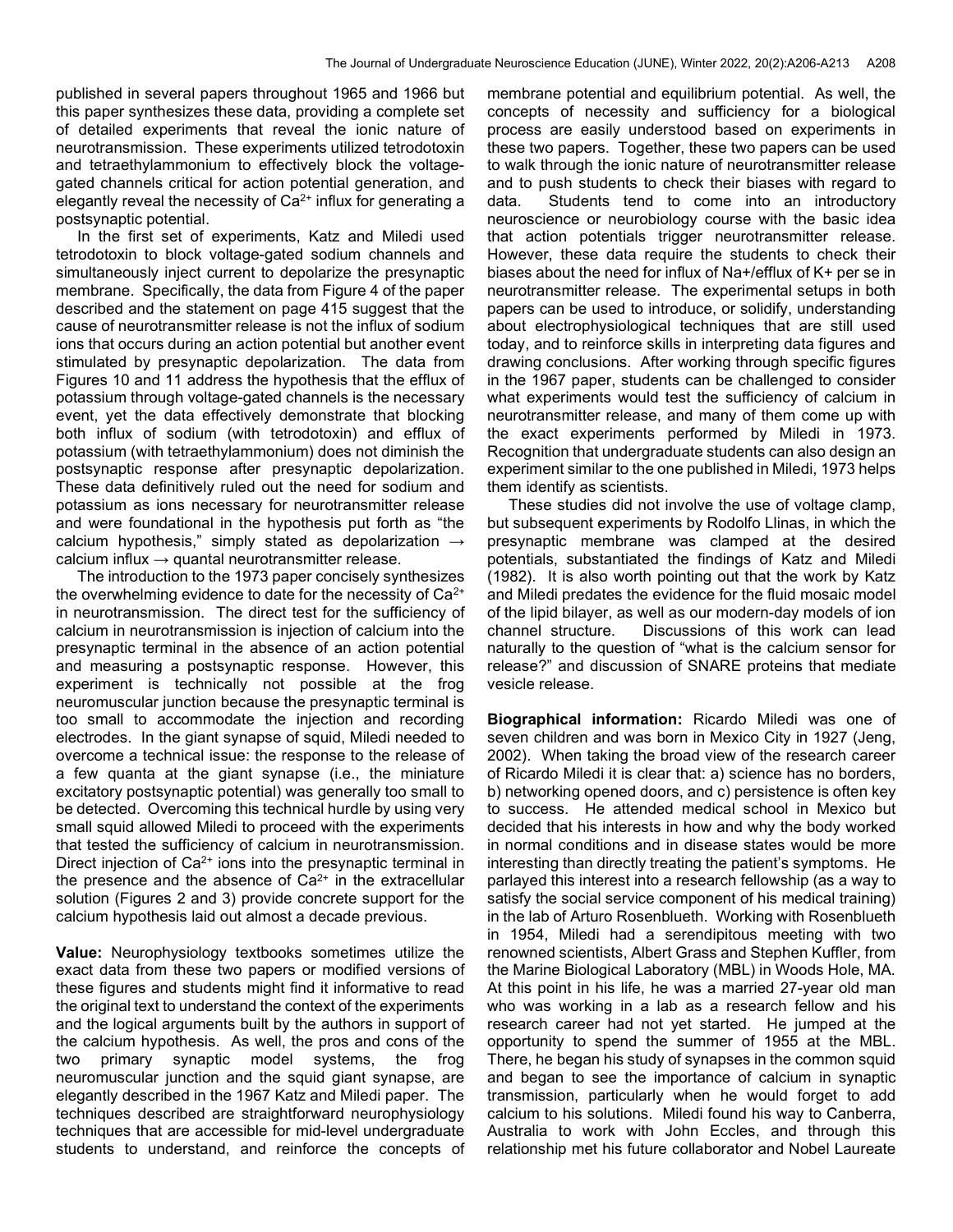Bernard Katz. Katz would offer him a position in the Department of Biophysics at University College London (UCL) where he worked on acetylcholine receptors at the frog neuromuscular junction, laying important groundwork for subsequent experimentation in understanding postsynaptic neurotransmitter receptor biology. In the early 1960s, he circled back around to his interest in  $Ca<sup>2+</sup>$  and synaptic release and revisited the squid giant synapse as the model system for investigation of the fundamental nature of Ca2+ in synaptic vesicle release. His work with squid while at UCL was not without its challenges. Obtaining live squid suitable for research in England was not possible, despite trips to the marine center in Plymouth to collect squid. Again, a serendipitous discussion with a colleague in London turned him towards centering his research in squid at an aquarium in Naples, Italy. His fruitful work in Naples provided the data for the seminal work in the mid-1960s and into the 1970s to test "the calcium hypothesis".

 Later, Miledi's work moved away from a study of calciummediated neurotransmitter release to structural and functional analysis of proteins involved in synaptic communication. He pioneered the use of frog oocytes for heterologous expression of neurotransmitter receptors and channels, extensively publishing detailed analyses of these proteins and their role in normal and disease states until his death at age 90 in 2017.

Audience: These papers would be appropriate for mid-level to advanced undergraduate courses including introductory neuroscience, neurobiology or neurophysiology course.

Additional Teaching Resources: Much of the detail about Miledi and his life comes from the outstanding review by Jeng (2002) who had the opportunity to interview Miledi for a Timeline article in Nature Reviews Neuroscience. These papers can be used to highlight the trajectory of a Mexican undergraduate STEM student to a renowned scientist, and his research story highlights the global nature of scientific inquiry.

 Those looking for a broader overview, perhaps to help students synthesize the importance of this work, especially those earlier in their academic careers, might make use of Llinas (1982). Although brief, some information and useful links are available on his Wikipedia page (https://en.wikipedia.org/wiki/Ricardo\_Miledi). A memoriam written by colleagues at UC Irvine can also be found online (https://senate.universityofcalifornia.edu/inmemoriam/files/ricardo-miledi.html).

### SIMON LEVAY

Contributor: William (Bill) Grisham Topics: hormones and behavior, sexual differentiation, sex differences in brain and behavior Primary Resource: LeVay, 1991

Description: LeVay's 1991 paper compared the size of a hypothalamic nucleus (INAH 3) in homosexual men to its size in heterosexual men and women. Not only was the sex difference between heterosexual men and women replicated, but also the size of this nucleus was reduced in

homosexual men relative to heterosexual men and was not found to be different from women. The scientific side of this research has been addressed previously and can be found elsewhere (Harrington et al., 2015).

Value: The study of neuroanatomical sex differences changed radically during the latter half of the 20<sup>th</sup> century. The dogma went from denying that they existed at all to noting their presence first at a microscopic scale and then macroscopically in birds and rodents, and finally to demonstrating their existence in humans. This paper's bold contribution was to explore differences in brains between homosexual and heterosexual individuals. This paper would be of value in any course touching on the topic of sexual differentiation or sex differences in behavior. Students often miss how studies in animals (e.g., rodents/birds) have any possible connection with themselves or other people. Students also seem to believe that science and public policy are completely divorced and are often surprised about the interplay between science and socio-political policy. Indeed, LeVay's paper was an element that helped shift the zeitgeist, the spirit of the times, in science and policy that ultimately changed attitudes, norms, and laws in our society.

Biographical information: Simon LeVay worked on vision and collaborated with David Hubel and Torsten Wiesel, who eventually won a Nobel prize. LeVay should probably be more famous for that work than he is (see Hubel, Wiesel, and Levay, 1977, for example.) Other aspects of his research led Francis Crick (of DNA fame) and his long-time collaborator Christof Koch (presently President of the Allen Institute for Brain Science) to decide that the claustrum is the seat of consciousness (Crick and Koch, 2005). Interestingly, he's not terribly famous for that either.

 Rather, LeVay is most famous for a two-page article that he published after his partner's death from AIDS. It was LeVay's swan song to bench science, which he never left in his scientific career. In that issue of Science, he described the size of a nucleus in the hypothalamus in gay men, straight men, and women (LeVay, 1991). Not only did he replicate the sex difference previously reported from a UCLA lab (men > women; Allen, Hines, and Gorski, 1989), he showed that the size of this nucleus in gay men is on average about half the size it is in heterosexual men, and not statistically different from its size in women.

 In the current zeitgeist, it may seem odd—indeed queer—but LeVay's paper received criticisms from diverse sources, including feminist (Spanier, 1995) and religious (Reichebach and Anderson, 1995) scholars. Most objections to the science were already refuted in LeVay's beautifully written discussion in which he notes the limitations and other possible interpretations (see also my observations in Harrington et al., 2015). While it may be safe to say that his work helped shift the socio-political outlook on gay rights, LeVay's approach has been critiqued by some members of the LGBTQ+ community, mostly because he did not address sexual variability and fluidity but treated gay versus straight as a binary variable (Ward, 2015). Also, a biological difference was seen by some as behavioral destiny (Spanier, 1995; Bailey et al., 2016).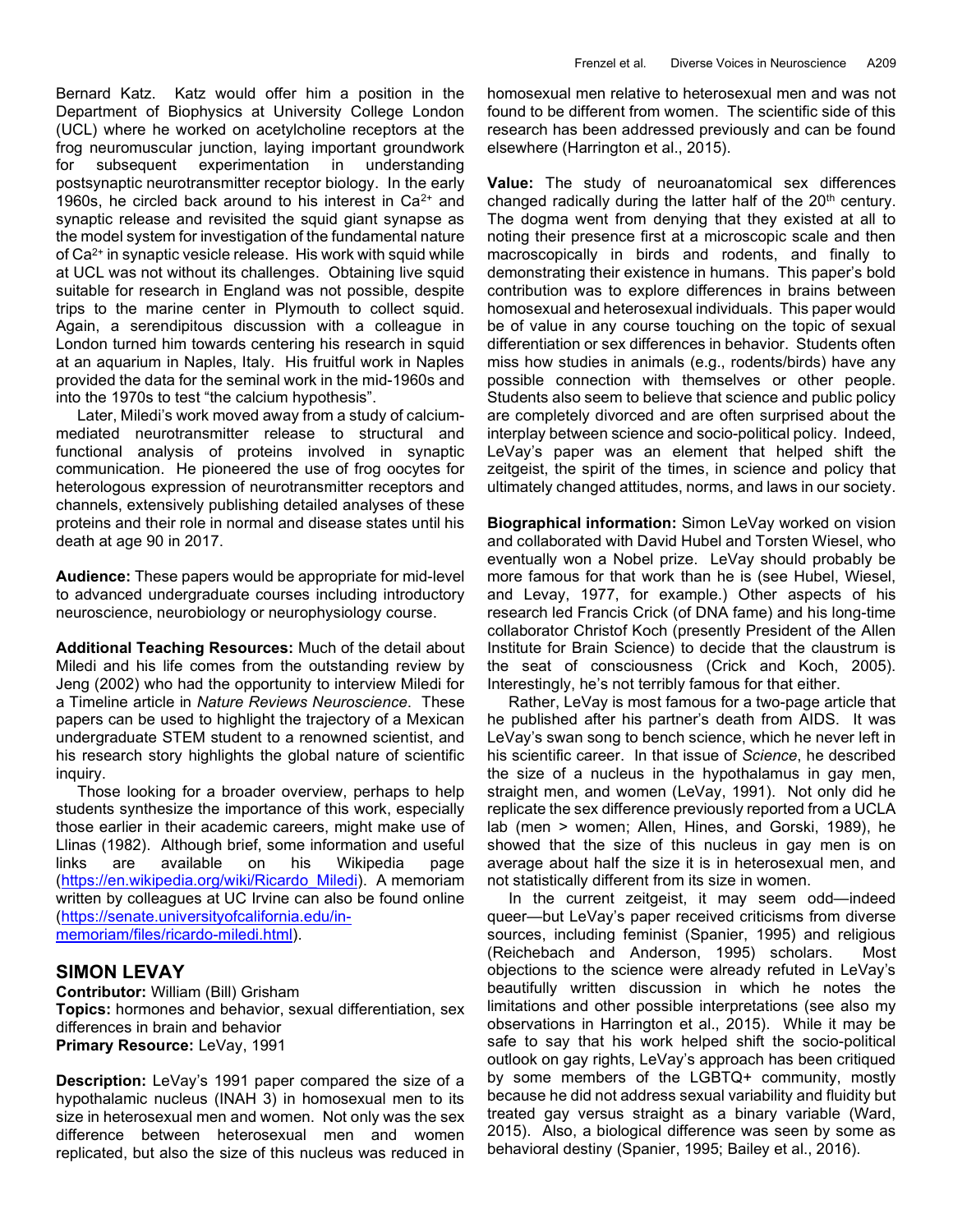This brief biography hardly does justice to LeVay's personal life. Readers should access his website for his autobiography, which is littered with tongue-in-cheek British humor — think Monty Python but with a lot more class (http://www.simonlevay.com/). Despite his alleged retirement after the famous study, he became very active in the gay community; published several books, including a novel; and established a gay school, the Institute of Gay and Lesbian Education. He gave a great talk to UCLA undergraduates, arriving on his bicycle after riding over from West Hollywood—a tiny hop for this avid cyclist. If you can get him to visit, he gives one of the best talks that I have ever heard.

Audience: This source has been used in teaching labs on sex differences in spinal cord nuclei (Grisham et al., 2003) and the birdsong system (Grisham et al. 2011). A colleague uses LeVay's textbook, "Discovering Human Sexuality" (LeVay et al., 2015) in his "Psychobiology of Sexual Behavior" course. The colleague also includes material about LeVay's (1991) paper in his course. Both of these are upper division courses, but these materials could be adapted to lower division courses as well.

Additional Teaching Resources: In addition to LeVay's 1991 paper, instructors might make use of his textbook on human sexuality (LeVay et al., 2015).

### ERICH JARVIS

Contributor: William (Bill) Grisham Topics: Birdsong, neural basis of vocalization, brain evolution, neuroethology, comparative neuroanatomy Primary Resources: Pfenning et al., 2014; Jarvis, 2019; Arriaga and Jarvis, 2013

Description: Jarvis's research has focused on the parallels in neural circuits of vocalization, particularly learned vocalization. Unlike most neuroscience researchers, he has not only stretched his research across species, but also expanded his research across orders and even classes of animals. Further, his research extends across the whole gamut of neuroscience--from molecules to circuits to behavior. The articles listed above encapsulate Jarvis's research. The first article is a tour-de-force showing how DNA data can be utilized to reconstruct the evolution of birds. Some orders show song behavior whereas others do not (e.g. ostriches, ducks, and others). Most singers clearly learn their song whereas closely related orders may not. This work also highlights how the singers and non-singers diverged in evolution. The second article is a review of Jarvis's work, which spans the molecular to the behavioral. This work notes the similarities in vocalization circuits in both birds and mammals and discusses how convergent evolutionary forces took advantage of extant neural circuits. The third work suggests the possibility of learning vocalizations by a non-human mammalian species via circuits similar to our own.

Value: These articles together show how genetic analyses can lead to insights into the evolution of behavior. Further, they show how a brain can be built and adapted (or even exapted) from existing molecular and neural pathways in an ancestral species, resulting in the production of new behaviors as a function of such evolutionary pressures as sexual selection.

Biographical information: Erich Jarvis is an African-American neuroscientist with an incredible story that has been well chronicled. He has written a brief autobiography in which he reflected on being an underrepresented minority scientist (Jarvis, 2016) and had his life chronicled by PBS and on Wikipedia (see links below), so this account will be brief. Jarvis was born in Harlem, and later raised by his mother in a single-parent home in New York, but with help from his grandparents. His mentally ill father became homeless and was eventually killed in gang violence. His early years were not all doom and gloom, however. He went to the High School for the Performing Arts in Manhattan and trained in dance with a scholarship from the Alvin Ailey American Dance Theater. (One can get a glimpse of him dancing in the PBS video in the references.) The exacting and demanding aspects of dance training shaped his tenacious approach to his work as did his mother's insistence on ambition. At one point, Jarvis was faced with the choice of becoming a dancer or a scientist. It is fortunate for us that he chose neuroscience.

 Jarvis went to Hunter College in New York for his BA and published six research papers in the course of his time as an undergraduate. He reached another crossroads as he finished his BA: should he go to graduate school, medical school, or try to do both? Again, we got lucky, and he went across town to Rockefeller University where he earned his doctorate studying with Fernando Nottebohm and stayed on as a postdoc in that lab. After serving on the faculty at Duke University, he returned to Rockefeller to fill the shoes of his former mentor and to continue to pursue the notable, ground-breaking research outlined below.

 Jarvis's research is in comparative neurobiology. He has examined oscines (songbirds) and also non-oscine birds that don't sing but can also learn vocalizations such as parrots (Jarvis and Mello, 2000) and hummingbirds (Jarvis et al., 2000). Further, he has made important contributions to understanding gene expression differences between vocal learning species and species who don't learn their vocalizations (Hara et al., 2012; Pfenning et al. 2014).

Jarvis has not confined himself to avians, however, but has extended to mice, which also sing — particularly during sexual and agonistic encounters (Arriaga and Jarvis, 2013). Jarvis has pushed his studies of mice to explore possible parallels with a somewhat larger mammal: humans. Jarvis's lab discovered that mutations of the Foxp2 gene produced a somewhat parallel disruption in both mouse and human vocalizations (Chabout et al., 2016).

 Jarvis's comparative interests have also brought him to draw inferences about not only bird evolution (Jarvis et al, 2014) but also brain evolution in general. Perhaps his most noteworthy publication was in Science (Jarvis, 2019) in which he draws together the many threads of his research and weaves them into a beautiful tapestry. In this article, he champions one of the central tenets of Darwinian evolution: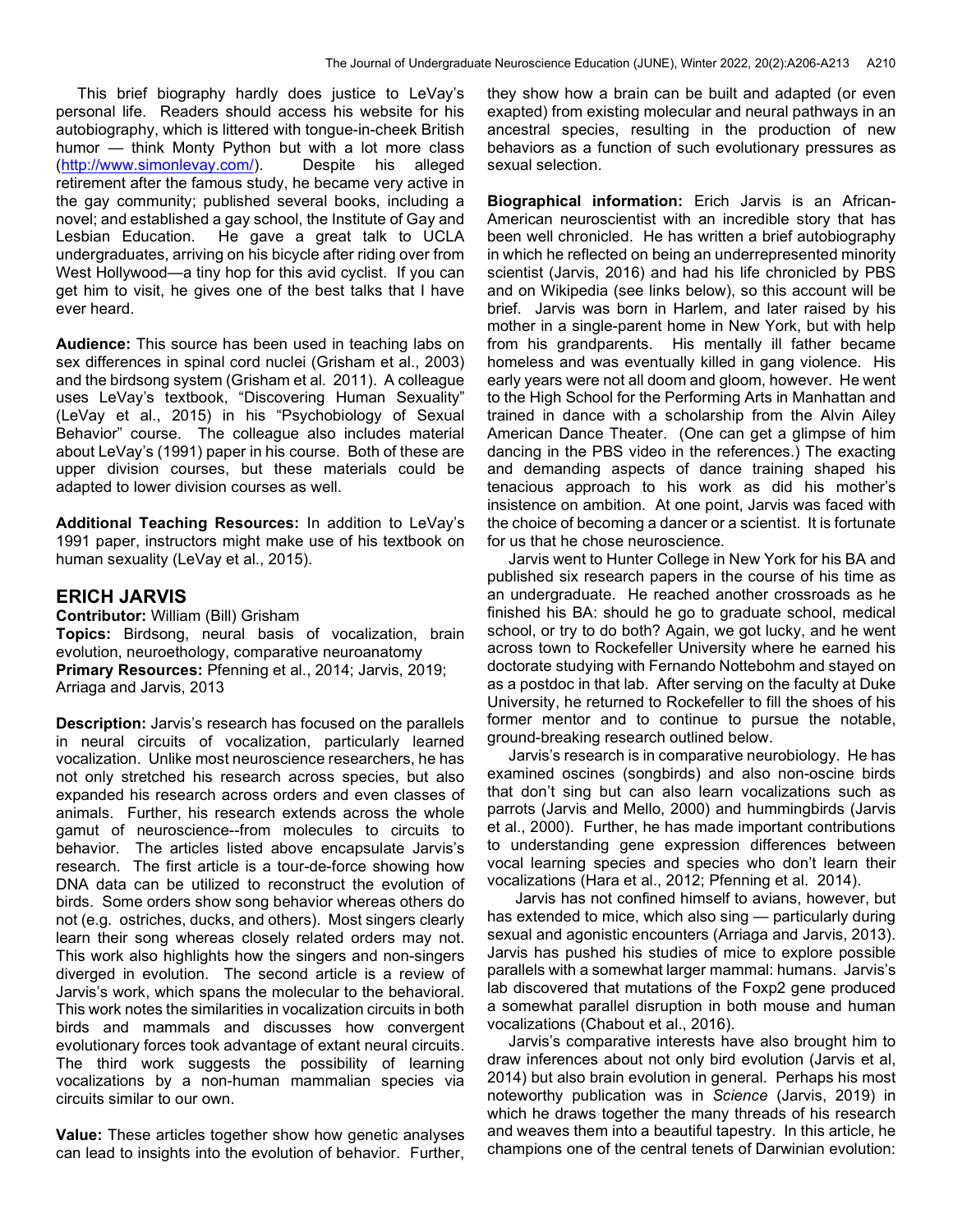continuity among species. His bold thesis suggests that there are analogous areas for vocal imitation and vocal production in some bird and mammalian orders.

 In his career, Erich Jarvis has been all over the map. Indeed, he is drawing the map by better describing not only the terra incognita of the neurobiology of vocalization but also the evolutionary processes underlying these behaviors.

Additional Teaching Resources: In 2015 Jarvis received the E.E. Just Award from the American Society for Cell Biology and published a brief but insightful autobiography and reflection on his experiences as an underrepresented minority scientist (Jarvis, 2016). This paper also includes a number of references to other writing about his life. The website www.thehistorymakers.org includes an extensive collection of videos of interviews with Jarvis, although many of these interviews are behind a paywall. A brief video on PBS including both biographical and scientific content is also available (https://www.pbs.org/video/profile-eric-jarviseqxihb/). Good information can also be found elsewhere online including his entry on Wikipedia (https://en.wikipedia.org/wiki/Erich\_Jarvis) and his lab website (https://jarvislab.net/).

Audience: The teaching resources listed above could be used even at an intro level. The autobiography is inspiring, and the press releases provide a general audience window into their exciting work. The papers listed at the outset would take some unpacking but would be a worthy pedagogical effort.

## STEVE RAMIREZ

Contributor: Ian Harrington and Kristen E. Frenzel Topics: cellular basis of learning and memory, false memories, optogenetics Primary Resources: Liu et al., 2012; Ramirez et al., 2013

Description: The two papers identified above were previously described by Linden (along with a paper by Reijmers et al., 2007) because of their pedagogical value in understanding the role of the hippocampus in memory formation using a number of techniques including optogenetics (see Harrington et al., 2015). In brief, these authors were able to identify hippocampal cells involved in the representation of an experience, exercise optical control of the activation of these cells, and to induce the recollection of fearful memories in physical situations where such memories had not ever been acquired. The techniques used are fascinating as are the efforts at experimental control. For additional details of this work and its use in undergraduate teaching, see Linden's full contribution (Harrington et al., 2015).

Biographical information: Unlike the other profiles included in this collection which have focused on either historical giants or those who are well into established careers, Ramirez is much earlier in his career and, thanks to the exuberance that seems to be his trademark, can come across to undergraduates as much more of a contemporary figure. Becoming a professional in the TED-talk era has only helped to make him and his work more accessible; the TED website lists the views of his 2013 video at over 1.1 million. It turns out that the best source for biographical information about Steve Ramirez is Ramirez himself. A brief biographical sketch can be found on his website (currently: https://www.theramirezgroup.org/team.html) and what he writes there is likely quite relatable to students. By his own description Ramirez was interested in a range of topics as an undergraduate and a little late to declare a major. A number of encounters with peers and other mentors, including a serendipitous encounter at a centrifuge with a former crush, led him to studying memory in the lab of Howard Eichenbaum. Following this formative lab experience, he found himself admitted to MIT as a graduate student where he would complete the work mentioned above in collaboration with Xu Liu in the lab of Susumu Tonegawa. (Sadly, Liu, Ramirez's friend, collaborator, and co-presenter of their excellent 2013 TED talk, died in 2015.) Following a junior fellowship at Harvard's Center for Brain Science, he found himself back at his alma mater, Boston University, as a faculty member and has garnered an array of accolades for his research to date.

 There is one part of his biography, however, that feels especially important, both to him personally, and in terms of its potential impact on our students. Ramirez was born in Boston to parents who had arrived in the United States as undocumented immigrants from El Salvador. Although Ramirez gained US citizenship by virtue of his birth, his story brings attention to the issue of immigration status and higher education. A 2020 report indicates that there are currently some 450,000 undocumented students in postsecondary US institutions, representing about 2% of all students, with fewer than half being DACA-eligible (Feldblum et al., 2020). These students face a number of challenges, among them the Free Application for Federal Student Aid (FAFSA). Undocumented students are ineligible for Federal student loans (although they are eligible for some state, institutional, and other private scholarships), but some students who are US citizens with undocumented parents are hesitant to apply for federal loans for which they are eligible because it requires disclosure of information about their parents. What these statistics highlight is an inequity of access to higher education for people living in the US. The success Ramirez has had in research as a child of undocumented immigrants is inspiring. As he recently told us, "Whether you're a man or woman, gay or straight, from El Salvador or Canada labels that often divide communities—the process of discovery itself can unify us at a fundamentally human level. If you work hard in research, you're going to push forward, you're going to make discoveries" (S. Ramirez, personal communication). And yet, for too many of our students, fears about their own immigration status and that of their family members can serve as a barrier to full engagement with our academic and scientific communities. If nothing else, stories like that of Steve Ramirez can help to serve as an example of the benefit that can come with equal and unbiased access to higher education.

Teaching Resources: A number of great teaching resources are available to help supplement the articles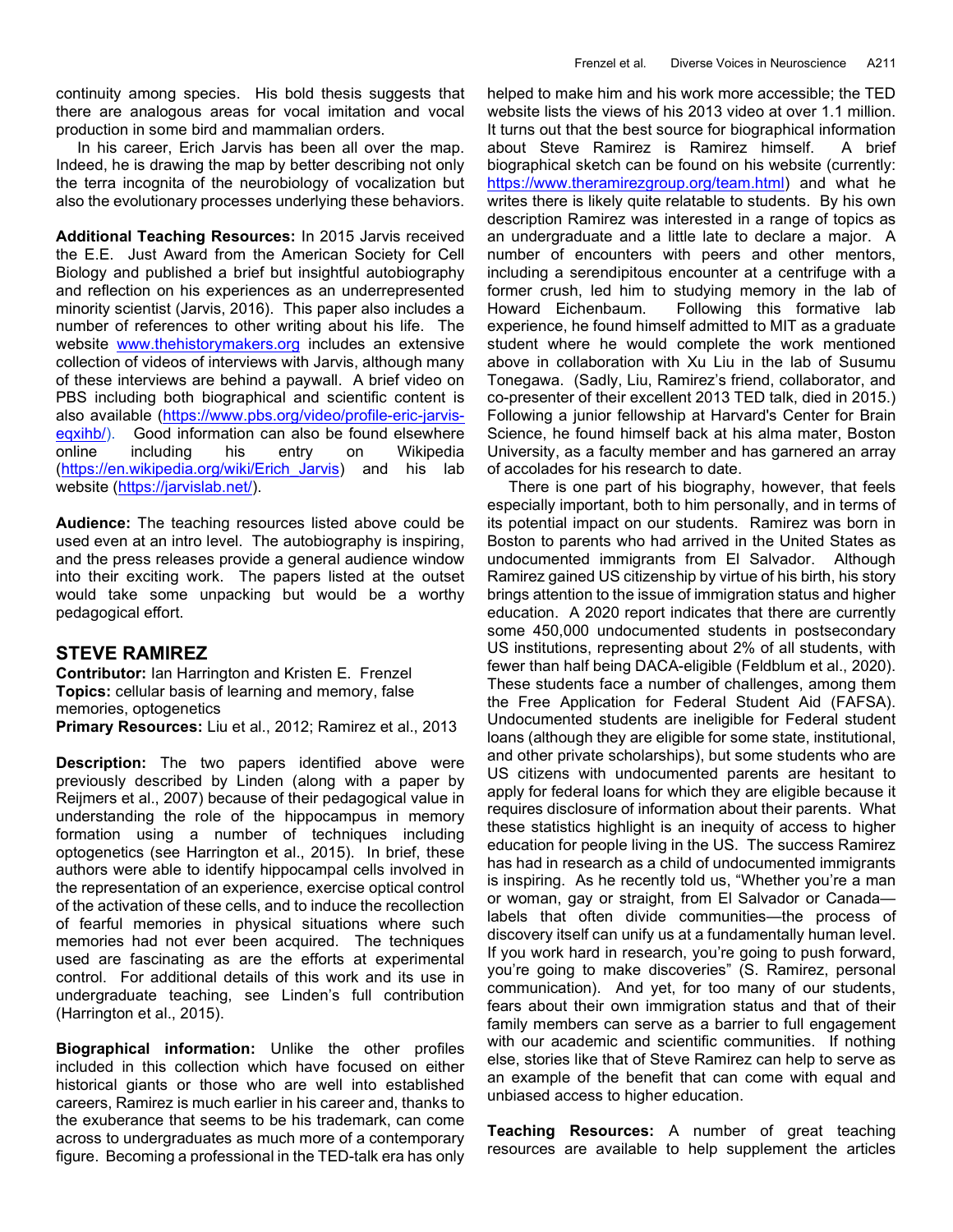already mentioned. Chief among these, perhaps, is the 2013 TED talk Ramirez delivered with Xu Liu (https://www.ted.com/talks/steve\_ramirez\_and\_xu\_liu\_a\_m ouse a laser beam a manipulated memory?utm campa ign=tedspread&utm\_medium=referral&utm\_source=tedco mshare). This can be used before or after having students work through the details of the more complex papers. A much shorter, teaser video is also available online from the Smithsonian Magazine https://www.smithsonianmag.com/ videos/smithsonian-ingenuity-awards-2014-steve-ramir/).

Given that several class sessions might be devoted to working through the methods, findings, and potential applications of this work, both of these videos (and others that can be found online) can be used to help students get oriented to the work initially and to regroup after spending more time with the details of the research. Students and instructors can also make good use of Ramirez's website where these and other resources have been curated (https://www.theramirezgroup.org/).

#### REFERENCES

- Allen LS, Hines M, Shryne JE, Gorski RA (1989) Two sexually dimorphic cell groups in the human brain. J Neurosci 9(2):497- 506.
- Arriaga G, Jarvis ED (2013) Mouse vocal communication system: are ultrasounds learned or innate? Brain Lang 124(1):96‐116.
- Bailey JM, Vasey PL, Diamond LM, Breedlove SM, Vilain E, Epprecht M (2016) Sexual Orientation, Controversy, and Science. Psychol Sci Public Interest 17(2):45-101.
- Chabout J, Sarkar A, Patel SR, Radden T, Dunson DB, Fisher SE, Jarvis ED (2016) A Foxp2 Mutation Implicated in Human Speech Deficits Alters Sequencing of Ultrasonic Vocalizations in Adult Male Mice. Front Behav Neurosci 10:197.
- Cohen S (1960) Purification of a nerve-growth promoting protein from the mouse salivary gland and its neuro-cytotoxic antiserum. Proc Natl Acad Sci USA 46:302–311.
- Cowan WM (2001) Viktor Hamburger and Rita Levi-Montalcini: The path to the discovery of nerve growth factor. Ann Rev Neurosci 24:551-600.
- Crick FC, Koch C. (2005) What is the function of the claustrum? Philos Trans R Soc Lond B Biol Sci 360(1458):1271-9.
- Deutsch SM (2010) Crossing Borders, Claiming a Nation: A History of Argentine Jewish Women, 1880–1955. Durham, NC: Duke University Press.
- Feldblum M, Hubbard S, Lim A, Penichet-Paul C, Siegel H (2020) Undocumented students in higher education: How many students are in U.S. colleges and universities, and who are they? Report from Presidents' Alliance on Higher Education and Immigration, New York, NY: New American Economy and Presidents' Alliance on Higher Education and Immigration. Available at https://www.presidentsimmigrationalliance.org/wpcontent/uploads/2020/07/Undocumented-Students-in-Higher-Education-April-2020.pdf.
- Frenzel KE, Harrington IA (2021) Celebrating diverse voices in neuroscience: Introducing Project DiViNe. J Undergrad Neurosci Educ 20(2):E13-E18.
- Grisham W, Jones HB, Park SH (2003) Sex differences and organizational effects of androgen in spinal cord motor nuclei. J Undergrad Neurosci Educ 2(1):A28-35.
- Grisham W, Schottler NA, McCauley LM, Pham AP, Ruiz ML, Fong MC, Cui X (2011) Using digital images of the zebra finch song system as a tool to teach organizational effects of steroid hormones: a free downloadable module. CBE Life Sci Educ 10(2):222-30.
- Hara E, Rivas MV, Ward JM, Okanoya K, Jarvis ED (2012) Convergent differential regulation of parvalbumin in the brains of vocal learners. PLoS One 7(1):e29457.
- Harrington IA, Grisham W, Brasier DJ, Gallagher SP, Gizerian SS, Gordon RG, Hagenauer MH, Linden ML, Lom B, Olivo R, Sandstrom NJ, Stough S, Vilinsky I, Wiest MC (2015) An Instructor's Guide to (Some of) the Most Amazing Papers in Neuroscience. J Undergrad Neurosci Educ 14(1):R3-R14.
- Hollyday M (1989) Review of, In Praise of Imperfection: My Life and Work. Q Rev Biol 64(2):183.
- Hubel DH, Wiesel, TN, LeVay S (1977) Plasticity of ocular dominance columns in monkey striate cortex. Philosophical Transactions of the Royal Society of London. Series B, Biological Sciences 278(961):377-409. Available at http://www.jstor.org/stable/2417674.
- Javis ED (2016) Surviving as an underrepresented minority scientist. Contract Duke Today.

https://today.duke.edu/2016/01/jarvisessay

- Jarvis ED (2019) Evolution of vocal learning and spoken language. Science 366(6461):50-54.
- Jarvis ED, Ribeiro S., da Silva ML, Ventura D, Vielliard J, Mello, CV (2000) Behaviourally driven gene expression reveals song nuclei in hummingbird brain. Nature 406(6796):628–632.
- Jarvis ED, Mello CV (2000) Molecular mapping of brain areas involved in parrot vocal communication. J Comp Neurol 419(1):1-31.
- Jarvis ED et al. (2014) Whole-genome analyses resolve early branches in the tree of life of modern birds. Science 346(6215):1320–1331.
- Jeng JM (2002) Ricardo Miledi and the calcium hypothesis of neurotransmitter release. Nat Rev Neurosci 3:71–76.
- Katz B, Miledi R (1967) A study of synaptic transmission in the absence of nerve impulses. J Physiol. Sep;192(2):407-36.
- LeVay S (1991) A difference in hypothalamic structure between heterosexual and homosexual men. Science 253(5023):1034-7.
- LeVay S, Baldwin JI, Baldwin JD (2015). Discovering Human Sexuality. Sinauer Associates: Oxford University Press.
- Levi-Montalcini R (1988) In praise of imperfection: my life and work. New York, NY: Basic Books.
- Levi-Montalcini R, Booker B (1960a) Destruction of the sympathetic ganglia in mammals by an antiserum to a nervegrowth protein. Proc Natl Acad Sci USA 46:384–391.
- Levi-Montalcini R, Booker B (1960b) Excessive growth of the sympathetic ganglia evoked by a protein isolated from mouse salivary glands. Proc Natl Acad Sci USA 46:373–384.
- Liu X, Ramirez S, Pang PT, Puryear CB, Govindarajan A, Deisseroth K, Tonegawa S (2012) Optogenetic stimulation of a hippocampal engram activates fear memory recall. Nature 484:381–385.
- Llinas RR (1982) Calcium in synaptic transmission. Sci Am 247(4):56-65.
- Miledi R (1973) Transmitter release induced by injection of calcium ions into nerve terminals. Proc R Soc Lond B Biol Sci 183(1073):421-5.
- Pfenning AR, Hara E, Whitney O, Rivas MV, Wang R, Roulhac PL, Howard JT, Wirthlin M, Lovell PV, Ganapathy G, Mouncastle J, Moseley MA, Thompson JW, Soderblom EJ, Iriki A, Kato M, Gilbert MT, Zhang G, Bakken T, Bongaarts A, Bernard A, Lein E, Mello CV, Hartemink AJ, Jarvis ED (2014) Convergent transcriptional specializations in the brains of humans and songlearning birds. Science 346(6215):1256846.
- Ramirez S, Liu X, Lin P-A, Junghyup S, Pignatelli M, Redondo RL, Ryan TJ, Tonegawa S (2013) Creating a false memory in the hippocampus. Science 341(6144):387-391.
- Reichebach BR, Anderson VE (1995) On behalf of God: A Christian Ethic for Biology. Wm B Eerdmans Pub Co., Grand Rapids, MI.